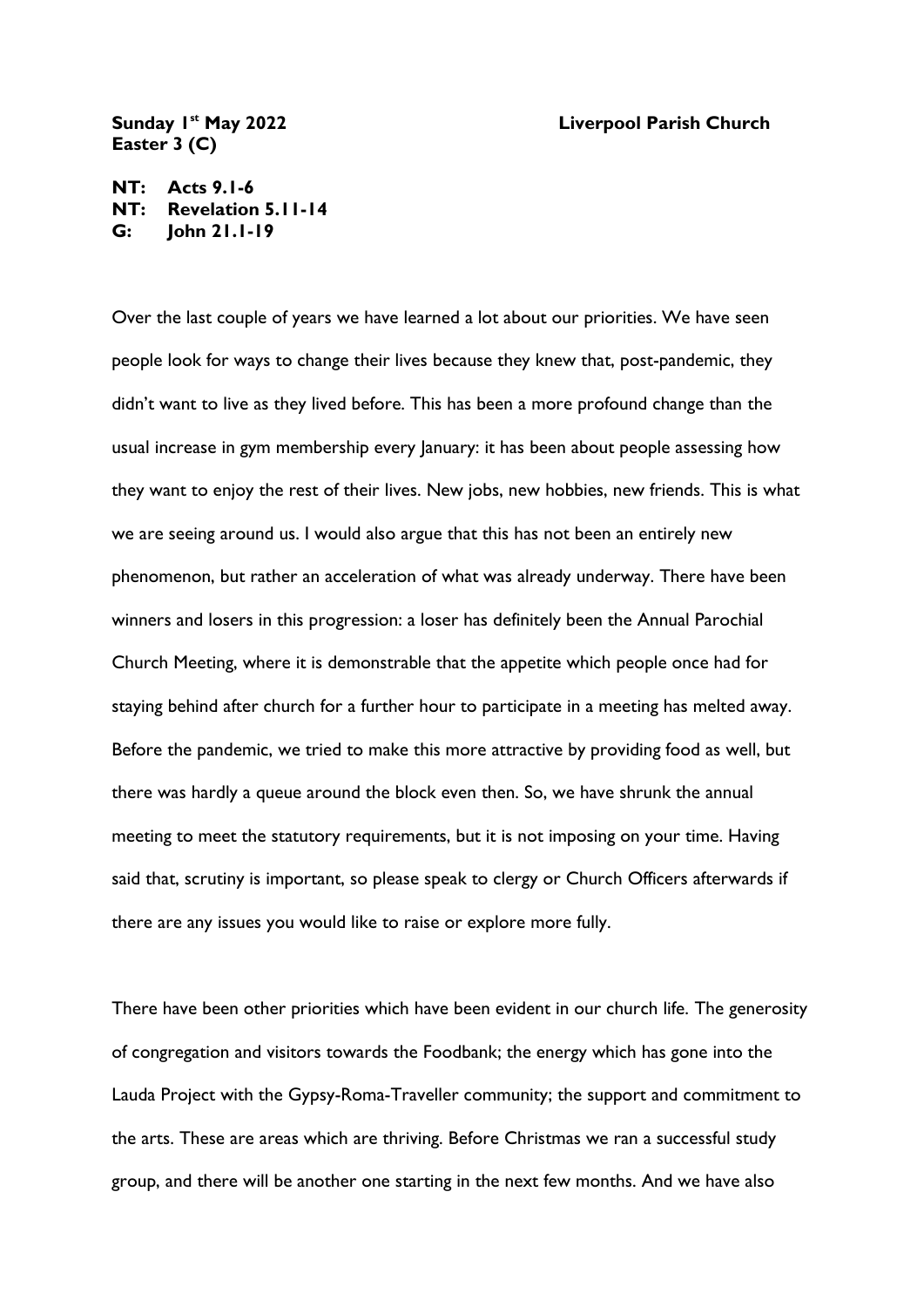seen many people volunteering for new roles within our church life. In addition, the reach of the church into the City continues as it has always done, with active roles in a number of communities and on a range of projects, from homelessness through to education and to LGBTQ justice. This all feels so active at the moment that it feels like the wrong moment to pause and talk about it all at an annual meeting.

In our Gospel today there is a glimpse of the disciples after the resurrection. In the light of what we know about behaviours following the pandemic, it is a slightly surprising reading because the disciples appear to have resumed their old lives. They had already, we heard, seen the resurrected Jesus, but they did not recognize him when he appeared by the Sea of Tiberias. However, the fishing career resumed. Perhaps this is not surprising, in the hand-tomouth existence of first century Palestine, but the implication is that they were not preaching and teaching to continue the ministry of Jesus. After the trauma of the crucifixion and even the resurrection, our own experience tells us that the disciples would have needed to stop and reassess. Where were they going? What were they doing?

At the moment the Parochial Church Council is doing just that. Back in 2014 and 2015 we produced a Vision and Strategy document which you can download from the website, and we successfully used that document at every PCC meeting to measure our outputs and plan for the future. The pandemic was a moment to stop and assess, and we are doing that work afresh. When we are a bit further along in our work we shall bring this out to all of you for consultation so that we can shape the future together, but I want to share with you now the values which the PCC associates with our Church. At the centre of what we do is Jesus Christ, but there are four further values, which are 'Inclusive Welcoming', 'Serving', 'Ethical Compassion', and 'Joyful Hope'. In future we shall measure our activities and outputs not